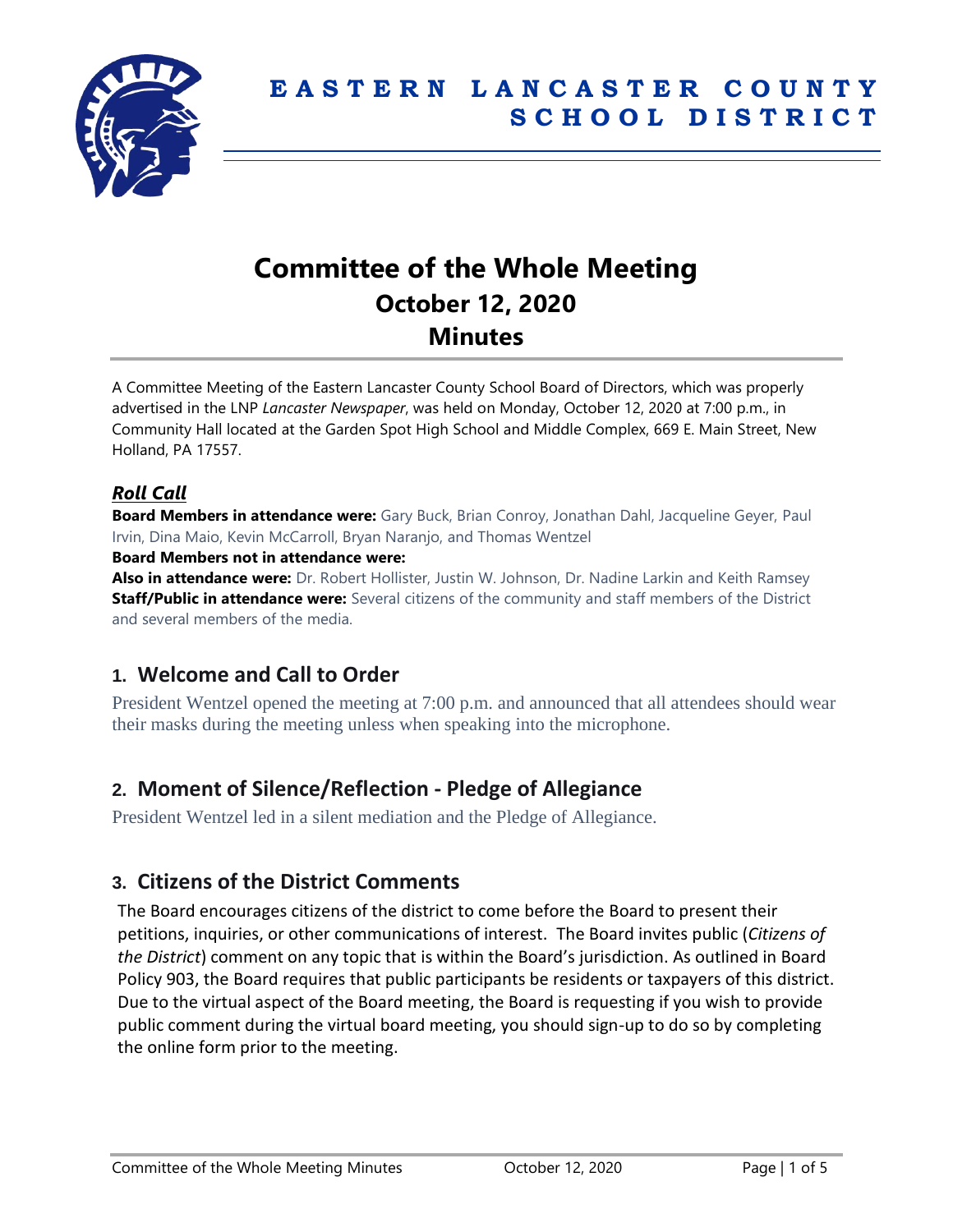*[PUBLIC COMMENT SIGN-UP FORM](https://forms.gle/zDXXoX8rZQUxt1Ap6) (Please use this form only if you are not attending the meeting in person.)*

*Public comments will be read aloud during the public comment section of the agenda.* Thank you.

**SUBMITTED COMMENTS** (VIA PUBLIC COMMENT SIGN-UP FORM)**:** None Submitted.

### **COMMENTS** (IN-PERSON**):**

Joan Benjamin, 256 E. Jackson Street, New Holland, PA 17557

Ms. Benjamin thanked the Board and said a prayer.

# **4. Approve Personnel Report**

Dr. Hollister introduced Mr. Mathew Fox, the newly hired Assistant Principal for the Secondary campus.

Holland Elementary Principal, Mr. Robert Arrick introduced Amber Adams, the new Music Teacher for New Holland Elementary.

Mr. Irvin made a motion to approve the personnel report. It was seconded by Mr. Naranjo. **The motion was approved. (9-0)**

# **5. Property and Services**

#### **a. Action Item - Approval of Agreement with New Holland Borough for a School Resource Officer (SRO)**

Previous agreement, the District paid \$95,064 in 2019-20 with an escalator of 3% per year Current agreement, the District will pay \$91,808 in 2020-21 with an escalator of 2% per year.

Mr. Ramsey requested the Board to approve the agreement with the New Holland Borough for the School Resource Officer, Officer Joel Stoltzfus. He informed the Board that he and Dr. Hollister had been working with the New Holland Borough and the pay cost was reduced to \$91,808 with an escalator from 3% to 2%.

**b. Action Item - Bid Award for the Roof Replacement over the New Gym at Garden Spot** Mr. Ramsey informed the Board that the District would be opening bids for the roof replacement over the new gym. He noted that there were six potential bidders, four whom were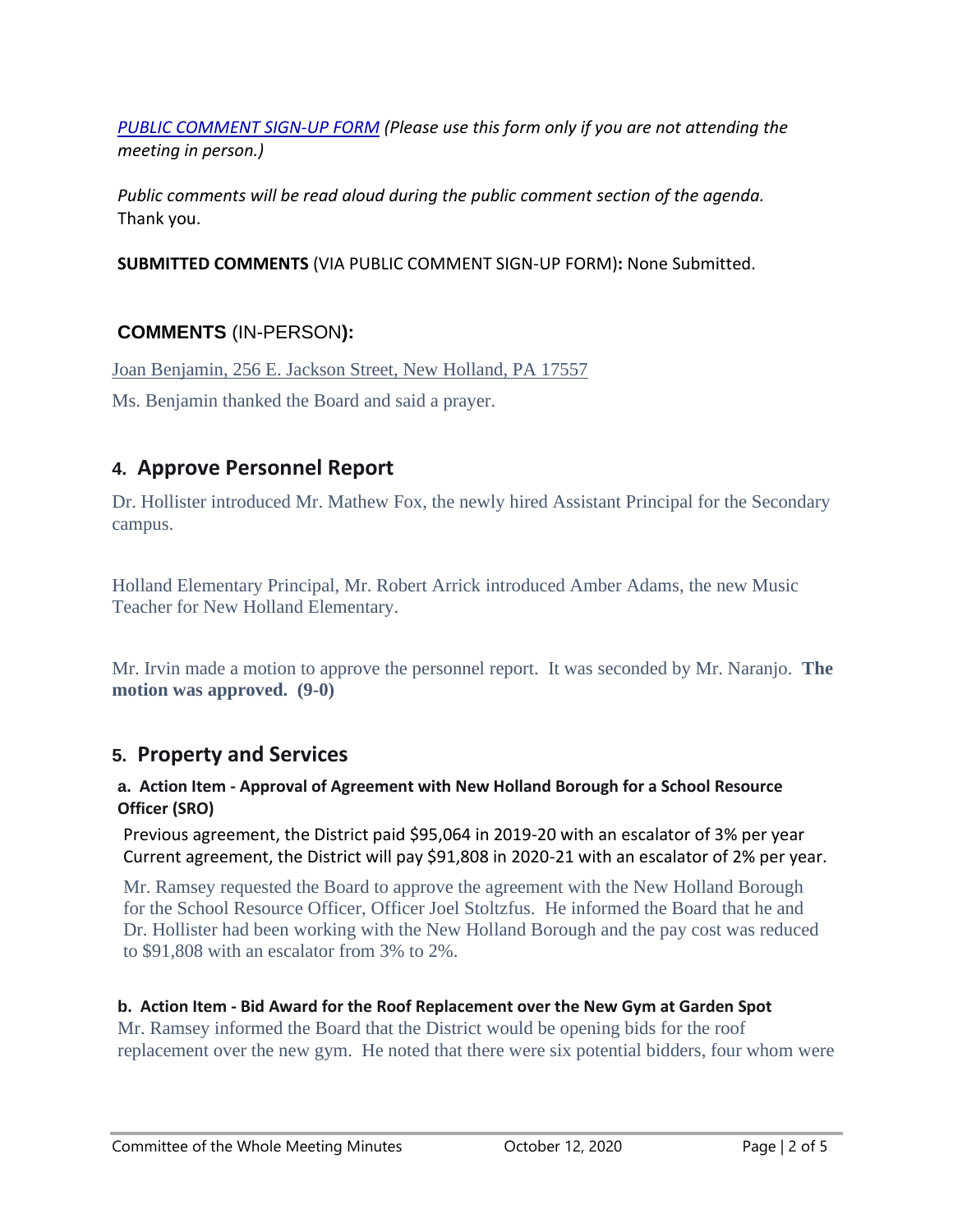local companies. Mr. Ramsey requested that the Board approve the Award that would be presented on Monday at the upcoming Board meeting.

#### **c. Information Item - 2021-22 Act 1 Index - 3%**

Mr. Ramsey informed the Board that the Act 1 Index had increased from 2.6% to 3%. He noted that it was the Administration's recommendation to opt out of early budget adoption and stay within the index.

### **6. Program**

#### **a. Action Item- Approval of Affidavits of Guardianship**

Dr. Larkin requested the Board approve an affidavit of guardianship.

### **7. Management**

#### **a. Action Item - Approval of the Superintendent 2020-2021 Focus Areas (Goals)**

Dr. Hollister requested the Board to approve the Superintendent 2020-2021 Focus Areas.

#### **b. Action Item - POLICY 237 – Electronic Devices | Second & Final Reading**

Dr. Hollister presented the Board with the updated Board Policy 237 for Electronic Devices for its second and final reading for approval. He noted that the current changes noted in the policy were made by the Building Administrators to better aligned with current building protocol.

#### **c. Action Item - POLICY 815.1 – Use of Livestream Video on School District Property | Second & Final Reading**

Dr. Hollister presented the Board with the new Board Policy 815.1 for Livestreaming Video on School District Property for its second and final reading for approval.

#### **d. Action Item - Add a half day professional development day on Wednesday, October 28, 2020, Wednesday, November 11,2020 and Wednesday, December 2, 2020.**

Dr. Hollister requested the Board to approve three additional half days for teachers on Wednesday, October 28, 2020, Wednesday, November 11,2020 and Wednesday, December 2, 2020. He noted that this additional time would be for teachers to use at their own discretion. He did indicate that the District would need to consider the number of required hours for the year and noting that if there were any snow days, they would need to reevaluate how they would be handled.

The Board and Administration discussed the early dismissal days and providing district lunches for learners on those days.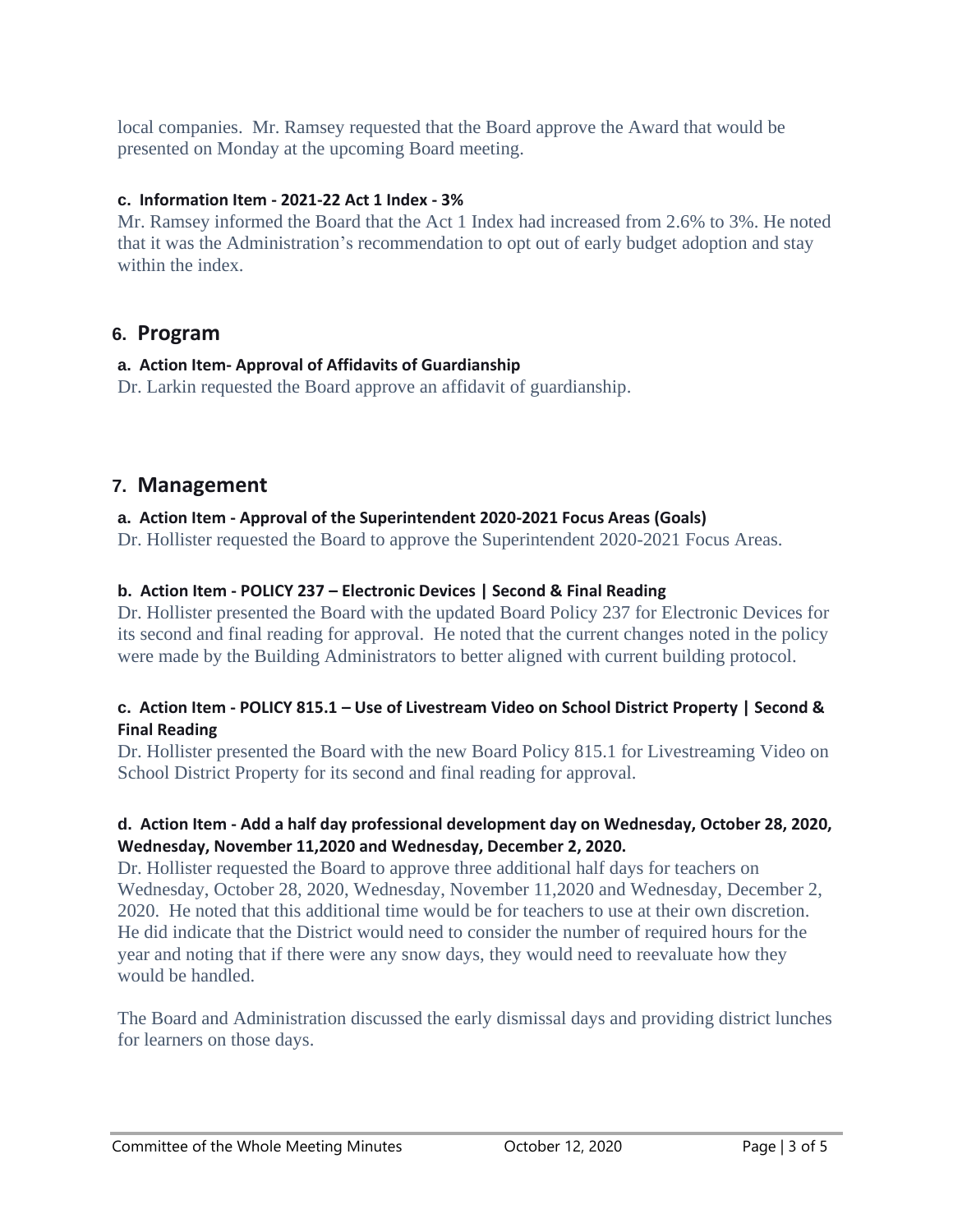Mr. Dahl made a motion to approve to add a half day professional development day on Wednesday, October 28, 2020, Wednesday, November 11,2020 and Wednesday, December 2, 2020. It was seconded by Mr. Conroy. **The motion was approved. (9-0)**

#### **e. Action Item - Approval of the Agriculture Department Ag Advisory Board for the 2020-2021 school year to comply with PDE Requirement:**

Approval of the Agriculture Department Ag Advisory Board for the 2020-2021 school year to comply with PDE Requirement: Jim Shirk Scott Bailey Priscilla Eberly Cliff Horning Kevin Stoltzfus Terri Williams Tom Wentzel Larry Shirk Kevin Stoltzfus George Zimmerman

Dr. Hollister requested the Board to approve the Agriculture Department Ag Advisory Board for the 2020-2021 school year. He noted that this was an annual action item.

The Board and Administration discussed the Ag Advisory Board and its proposed future changes.

#### **f. Information Item - POLICY 005 – Organization | First Reading**

Dr. Hollister presented the Board with the updated Board Policy 005 Organization for its first reading. He noted that this was the last of the 000 Board Policies and the Administration would be moving onto the 100s policies for review.

#### **g. Information Item - Cyber Charter School Cost Discussion/Update**

Dr. Hollister presented with the Board with an update regarding the current cost of Cyber Charter School. He noted that this was one of his goals to begin looking at statistics and what it means for the District and taxpayers.

The Board and Administration discussed Cyber Charter Schools their effect on the public school system.

Dr. Hollister informed the Board he was going to start allowing after school events occur with required mask wearing and social distancing requirements.